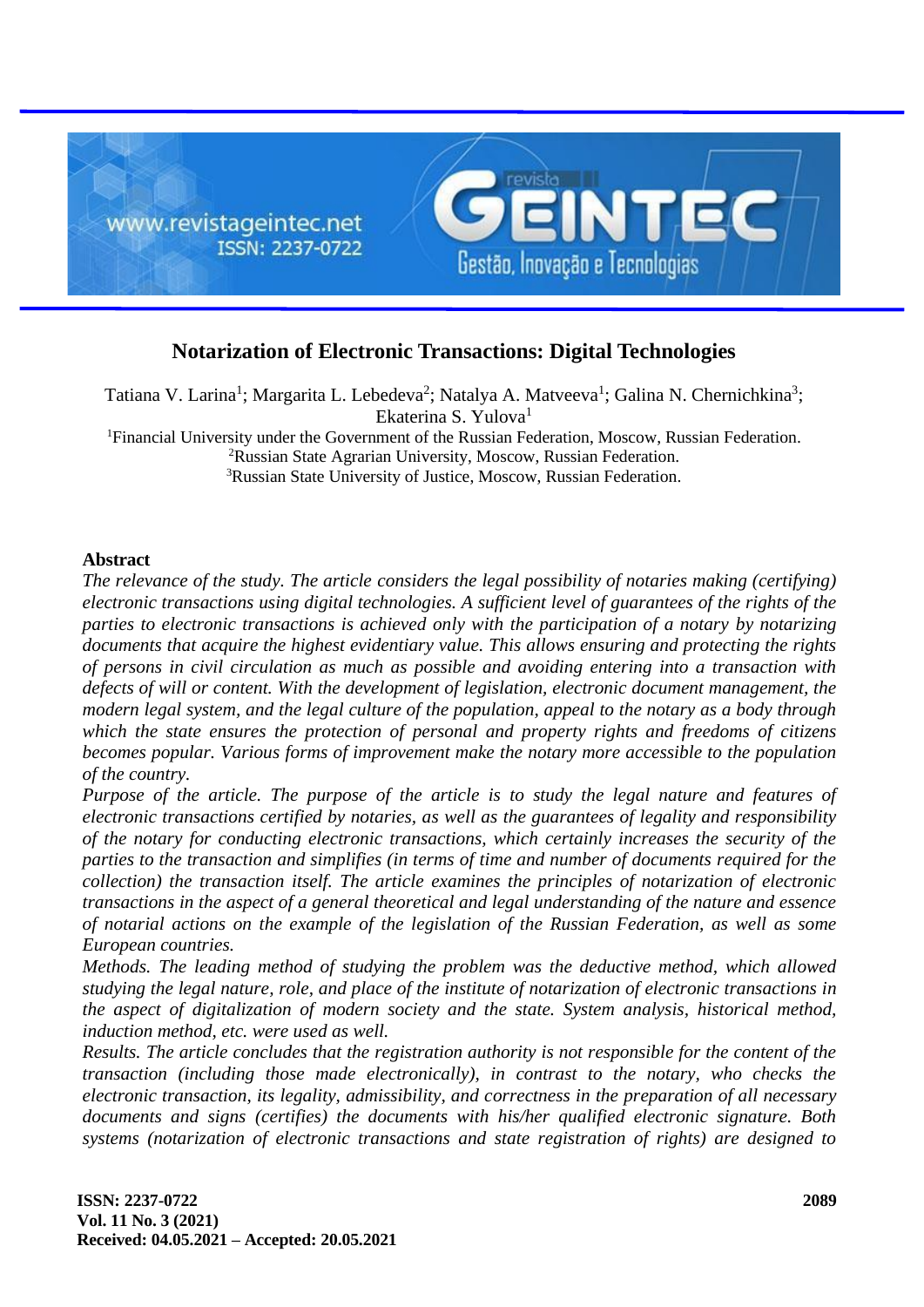*ensure and protect the legitimate interests and rights of citizens in the field of property relations. The notary, with the introduction of the possibility of electronic transactions, also provides the most convenient, reliable, and fast interaction with the state bodies of participants in civil turnover.*

**Key-words:** Notarization, Electronic Transactions, Electronic Signature, Digitalization.

### **1. Introduction**

The development of property relations has had a great impact on the education and development of modern society, in which inheritance relations play a significant role. A sufficient level of guarantees of the rights of the parties to most transactions is achieved only with the participation of a notary by notarizing documents that acquire the highest evidentiary value. This allows maximizing the protection of the rights of persons in civil circulation and avoiding entering into a transaction with defects of will or content. With the development of legislation, electronic document management, the modern legal system, and the legal culture of the population, appeals to the notary as a body through which the state ensures the protection of personal and property rights and freedoms of citizens become more popular. Various forms of improvement make the notary more accessible.

The interaction of the notary and the registering authority when registering an electronic transaction through a notary develops of paramount importance in comparison with the rest of the regulation of the interaction of the notary with other authorities and departments. Today, there is still an urgent problem of the lack of an extraterritorial principle of concluding electronic notarial transactions with real estate.

# **2. Methods**

The positive potential of electronic technologies began to be used in notarial activities, including the certification of electronic transactions (Vergasova, 2013).

The reform of inheritance law marks the established priority of testamentary succession almost from the very beginning of the formation of the institution of inheritance, which was emphasized each time by the legislator, so the gradual reduction in the size of the mandatory share also testifies to this orientation. However, the constant improvement of this issue has led to the fact that today, there are consequences that are still not possible to fill in any way. For example, when two wills were drawn up (before March 2002 and after), which do not contradict each other in content or contain an order regarding a part of the property, or the second will contains an order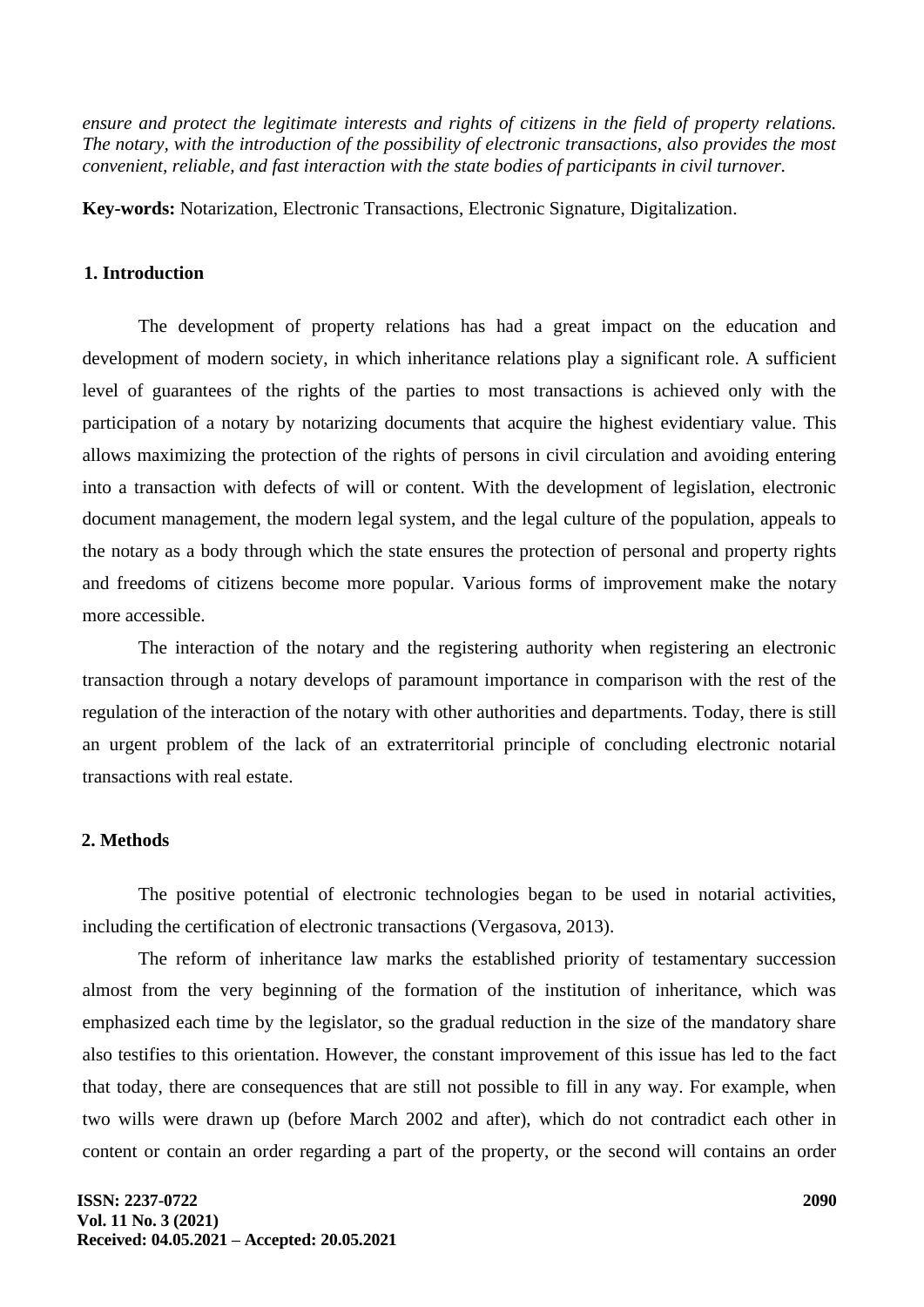regarding a second one, previously undevised part of the property, and in practice, it is also necessary to allocate a mandatory share. Relevant questions arise: what size of this share should be taken into account (1/2 or 2/3) and the rules of which code should be applied (Borisova, 2016)?

To date, the question remains open, as the Plenum of the Supreme Court of the Russian Federation also did not give explanations. Separately, in the chapter, we identified and emphasized the inattention of the legislator, which gave rise to another topical "dispute" of norms among themselves (clause 2 of Article 1152 and 1111 of the Civil Code of the Russian Federation). The conflict is contained in the absence in Article 1111 of the Civil Code of the Russian Federation of the grounds for inheritance reflected in Article 1152. We have proposed to improve the legislation and we believe that this gap should be filled soon.

## **3. Results**

Having considered the main aspects of notarization of transactions, including electronic, to protect the rights and interests of citizens and compared it with the state registration of rights to real estate as well as notarization of real estate transactions, we can draw the following conclusions:

a) the registration authority is not responsible for the content of the transaction (including those made electronically), in contrast to the notary, who checks the electronic transaction, its legality, admissibility, and correctness in the preparation of all necessary documents and signs (certifies) the documents with his/her qualified electronic signature;

b) both systems (notarization of electronic transactions and state registration of rights) are designed to ensure and protect the legitimate interests and rights of citizens in the field of property relations. The notary, with the introduction of the possibility of electronic transactions, also provides the most convenient, reliable, and fast interaction with the state bodies of participants in civil turnover.

The doctrine and judicial practice of Western European countries develop numerous casuistic criteria, according to which the rule on soluti retentio is undergoing increasing restrictions. For example, in the Italian legal order, the effect of this rule is denied, and the grantor has recognized the right to restitution when it agrees only related to an immoral purpose, but not immoral as such (for example, an agreement to secure a debt arising from an immoral contract); when accipiens is not the "true" final addressee of the provision (for example, in the case of an order to bribe an official with the intermediary withholding the amount provided to him/her for this); when the solvents, although participating in an immoral agreement, has suffered deception or mental abuse by the accipiens, or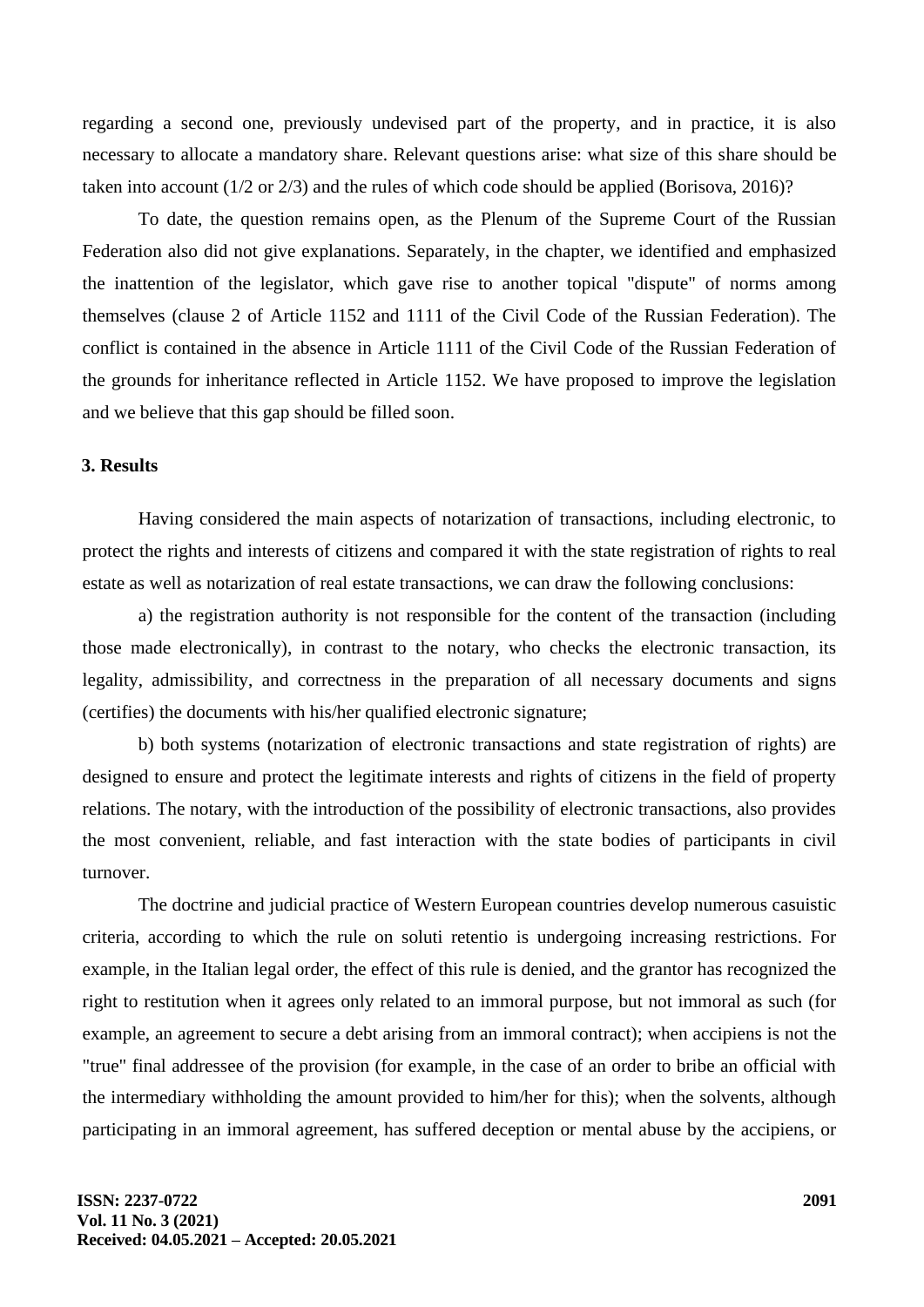belongs to the social class or category of persons whom the legislator intends to protect. In addition, the rule in question does not apply to acts of renunciation of rights. Finally, the accipiens' claim of retention is assessed in light of the general principles of the legal order in the area of obligations. On the other hand, the opposite trend is also observed, namely, the extension of the soluti retentio rule – when it seems appropriate for one reason or another – to other transactions and to other claims that are formally outside its scope. The German doctrine seeks to extend the rule on soluti retentio contained in paragraph 2 of Section 817 of the BGB, which is formally limited to conditions, also to vindicatory and other claims for the reverse reclamation of property provided for immoral and illegal transactions.

Another example of an extended interpretation of the rule under study is the Italian judicial practice. According to the prevailing opinion in Italian doctrine, based on a literal interpretation of the law, Article 2035 Codice Civile, which specifically provides for soluti retentio only in respect of grants contrary to good morals, does not apply to an illegal contract, as well as to a contract made in circumvention of the law. However, "judicial practice has very often shown its favor for the application of this principle also where the agreement was contrary to the law, thus imposing a judgment on the assessment of the illegality of the agreement... (about its) immorality...".

It was also noted that the presence of Article 2035 with its rule on soluti retentio leads to the desire "to bring the actual composition of the transaction under illegality or immorality, depending on whether they are willing or unwilling to protect solvents, assessing, in particular, his/her possible position of psychological superiority concerning accipiens as a motive for refusing to reclaim...". Also, "a significant part of the doctrine and the same jurisprudence believe that in the case of competition between illegality and immorality, the rule... Article 2035 is equally applicable, even though the norm meant to link the impossibility of condictio, i.e. reverse claim, with immorality alone".

#### **4. Discussion**

The theory of the issue of notarization of transactions, including (in recent years), was studied by such Russian scholars as I.S. Andreechev (2003), V.N. Argunov (1991), V.Yu. Bagdasarov (1996), V.M. Baranov (2000), M.A. Dolgov (2005), P.B. Evgrafov (1981), A.E. Zhalinskii (1997), D.F. Zharkov (1996), S.K. Kuznetsov (1904), O.E. Leyst (2002), V.M. Polenina, etc. Despite a significant number of studies and scientific works in the field of corporate, obligation, family, inheritance, civil law, and notarial activities, as well as official information sources, in the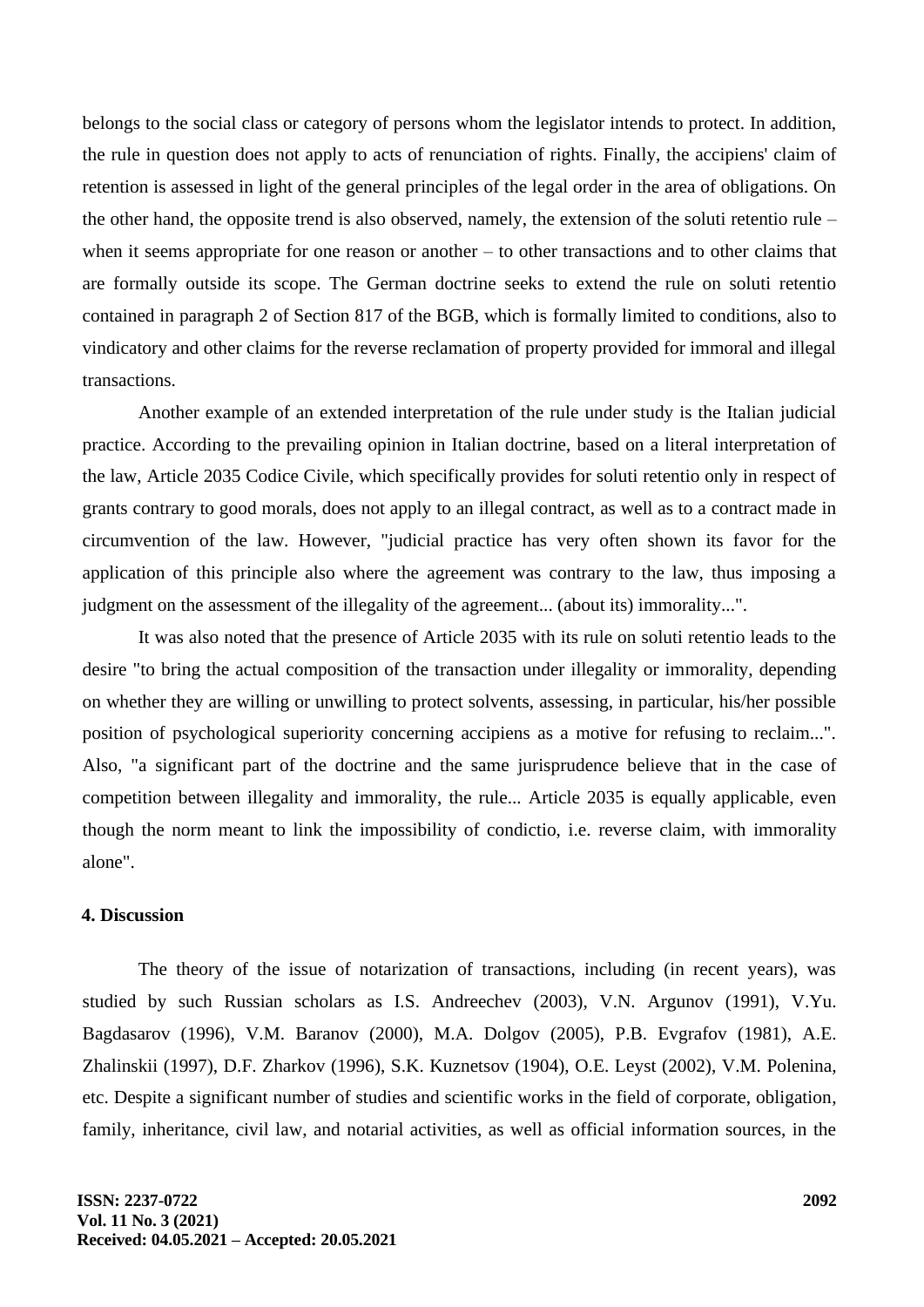modern scientific world, the content of the activities of a notary as a guarantor of the rights and freedoms of citizens seems to us insufficiently researched and requires further study, consideration, and improvement in the aspect of digitalization of notarial actions.

The freedom of civil rights reflects the ability to perform any notarial actions with any notary, except in specially provided cases. Among other things, each notarial action is directly provided for by law and must meet all the established requirements. The very fact that a notary acts on behalf of the state makes this unique legal institution maximally focused on the observance, protection, and implementation of civil rights and freedoms of every person. The notary public in civil society ensures the protection of private property and the indisputability of property rights, its activities have a distinctive feature – the protection of rights is carried out directly by performing notarial actions. To consider the issue of protecting the property rights of citizens by notarizing transactions related to real estate, it is important to determine what exactly the legislator refers to the concept of "real estate". Since September 1, 2006, forests and perennial plantings were excluded from the list of immovable things (real estate) in Russian legislation, and later, in July 2015, space objects were removed from this list; this fact is important, for example, when registering inheritance rights. Real estate is also property complexes, which is directly indicated by Article 132 of the Civil Code of the Russian Federation. The development of the real estate institute has also created a new form of state regulation, namely the state registration of rights to real estate and transactions with it (Borisova, 2016). The most frequent transactions of the whole variety of real estate objects in notarial practice are transactions with housing, which should contain several necessary information entered into the Unified State Register of Taxpayers (hereinafter – USRT).

To certify such transactions, the notary verifies that the property belongs to the owner based on the documents of title, the reference to which is mandatory in the text of the contract. Since civil rights can arise from any contracts and other transactions, there is no approximate list of documents that can be accepted as title documents. In addition to these necessary documents, the notary also requests documents on the state registration of the real estate object. For the maximum protection of the property rights of citizens, the state, at the level of the law, provided for the need and obligation for the courts to provide information on the fact of recognizing a citizen as incapable or on the limitation of his/her legal capacity to the bodies of Rosreestr, which are subject to registration in the USRT within no more than three working days from the date of receipt the specified information (clause 12 of Article 32 and a. 4 of Article 38 of the Federal Law of July 13, 2015, No. 218[-45](https://fa.antiplagiat.ru/report/full/1326?v=1&c=0&page=36) FL "On state registration of real estate"). Here we see one of the topical problems of modern notaries, a kind of junction between necessity and reality. The reality is that so far this is the only valid fact of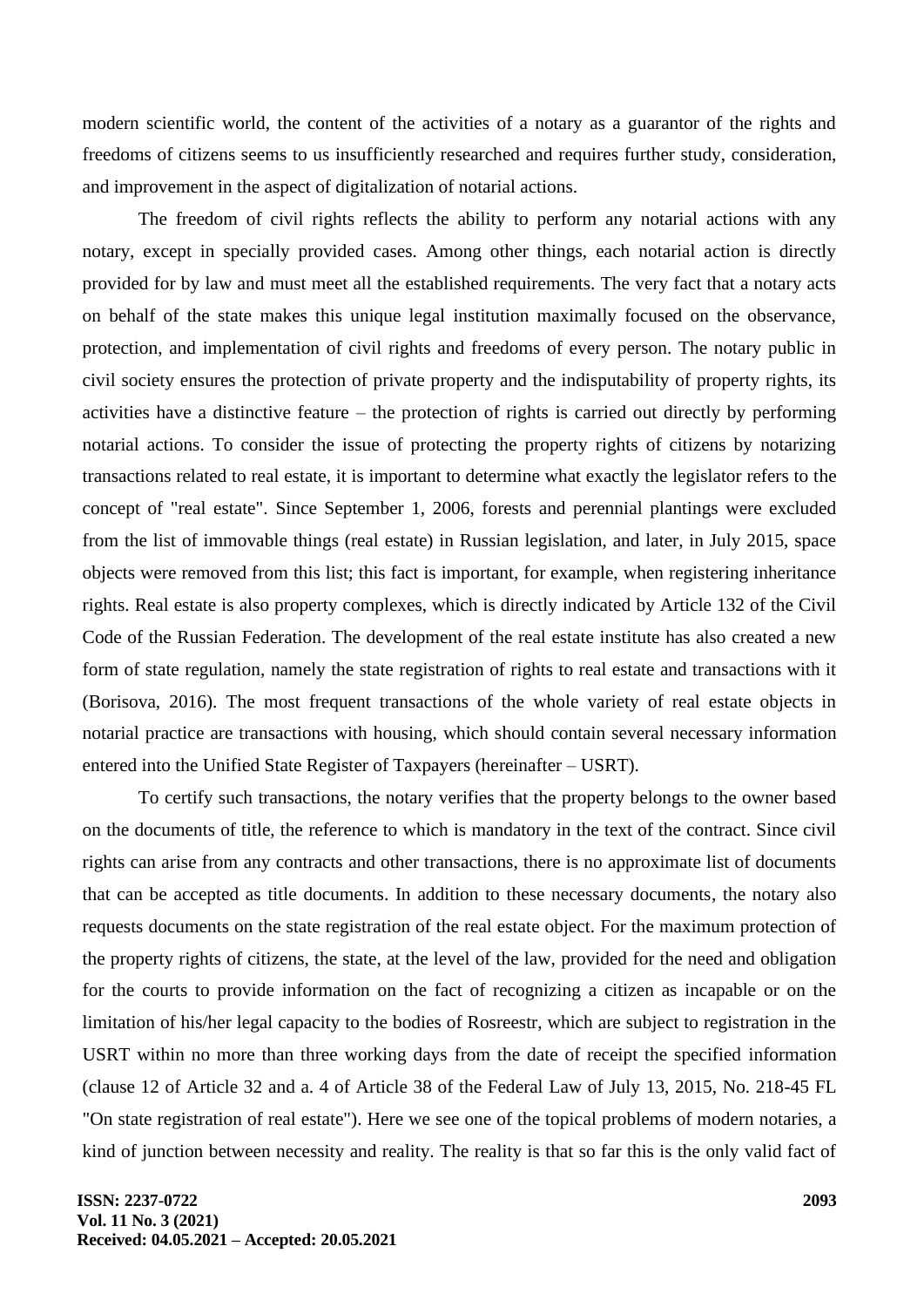joint work of the notary and other bodies to provide information about the important status of a citizen from a notarial point of view. Other databases, unfortunately, are not yet available to notaries, although today there are many negotiations regarding the need for notaries to obtain this information in the process of performing a particular notarial action.

## **5. Conclusion**

Ensuring the legality of transactions (including electronic transactions), thereby protecting civil rights, the notary shall comply with both general and special rules for performing notarial actions, as well as make sure that the applicant has the legal capacity, whether he/she has the rights to perform a particular action, for which the notary requires the necessary documents. It is in the interests of all participants in the civil turnover that a notary has the right to refuse to perform a notarial action or to postpone it. It is possible, for example, if action is contrary to the law, the transaction does not meet the requirements of the act or these requirements do not correspond to the documents provided to perform the act (article 48 of the Fundamentals of legislation of the Russian Federation on notaries). All this ensures the protection of the civil rights of not only certain persons who have applied to the notary but also the rights of third parties and all participants in civil turnover, this, in part, is the protective function of the notary. Regarding the protection of civil rights, all actions must be performed in a strictly established sequence, according to regulated rules, a deviation from which means the invalidity of a notarial act, so a notarized act provides the party with a preferential position at the stage of proof (Zaitseva, 2015).

# **6. Recommendations**

With the development of statehood, the economy of the country and, accordingly, first state and then private property, the latter has acquired special significance and importance. Therefore, the state separately, disjunctively protects the property rights of citizens, which proves the abovementioned fact of providing information about the civil status of citizens in an open form, personally by the courts to the bodies of Rosreestr, bypassing other constitutional provisions regarding medical secrecy, based on which such a base is not created for notaries. Therefore, we believe that there is a certain injustice, an imbalance in relation to other human rights and legitimate interests. In no other instance for performing a notarial action, a notary has no opportunity to obtain information about the recognition of a citizen as incompetent or with limited legal capacity. This always entails huge risks not only for the notary but also for the parties to the transaction. We consider the norm of Part 3 of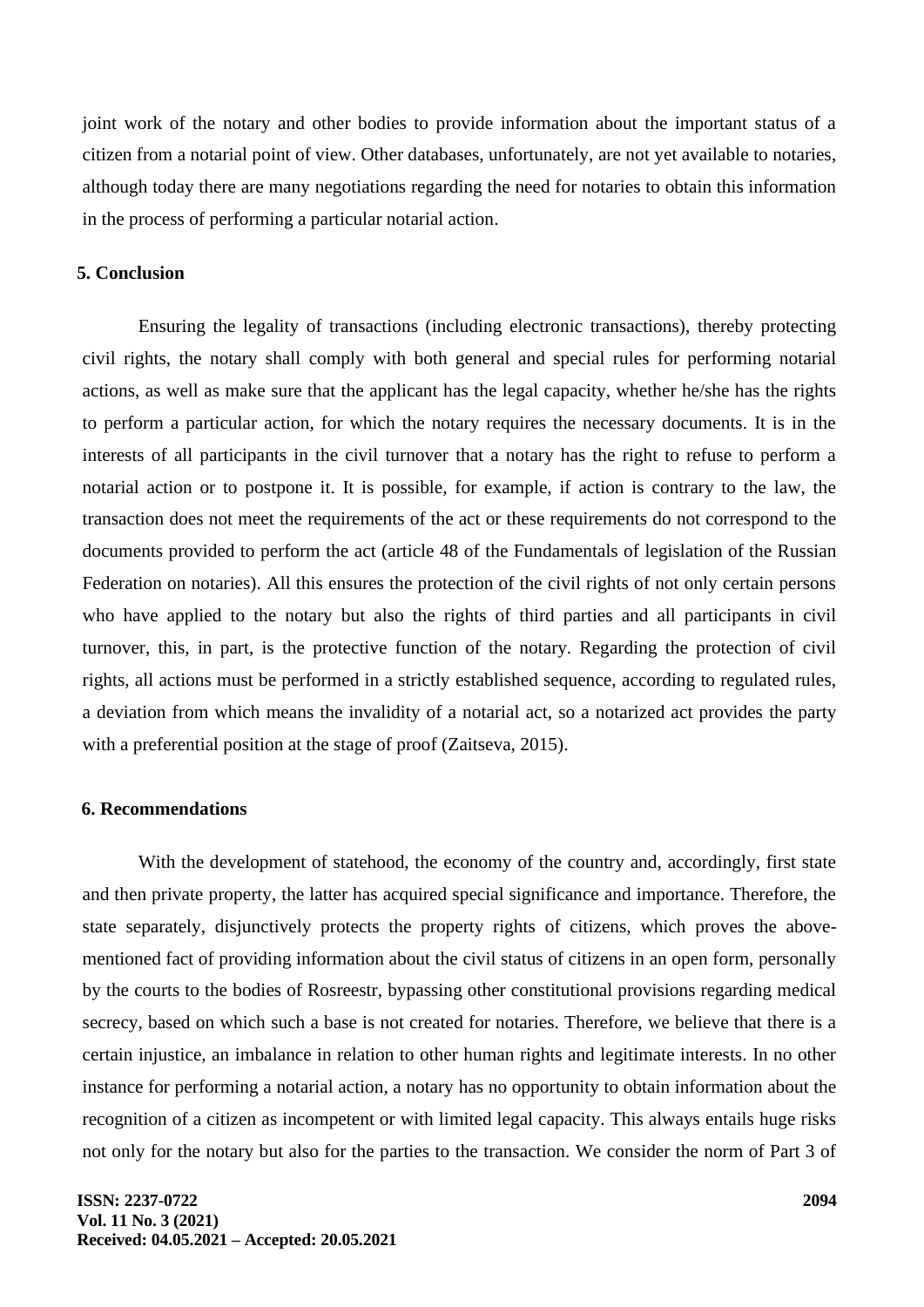Article 44.2 Fundamentals of the legislation of the Russian Federation on notaries important, according to which a notarized document in electronic form or a certificate issued by a notary in electronic form is signed with a strengthened qualified electronic signature of a notary.

Here we see two aspects of this problem: the priority of some bodies over others, even though the notary is called upon to ensure, protect, and guarantee the rights, freedoms, and interests of citizens like no other institution of civil law; and the priority of property relations of citizens of the Russian Federation over others. One of the main ways that notaries use to protect the property rights of citizens when certifying transactions for the disposal of real estate, the rights to which are subject to state registration or any other notarial transaction required by law, is to require the consent of the second spouse to such a transaction in relation to real estate that is in common joint ownership of the spouses, which, as a rule, contains the terms of the transaction and its price. The spouse can set the minimum amount for which the property can be sold, the procedure for obtaining this amount (a one-time payment before/after signing the contract, etc.), also specify a specific buyer or other conditions at their discretion. However, there is one invariable, important and mandatory indication in the text – it is the definition of the subject of the transaction to which consent is given (paragraph 3 of Article 157.1 of the Civil Code of the Russian Federation).

Since such consent must be notarized, which is explicitly stated in paragraph 3 of Article 35 of the Family Code of the Russian Federation, the text of the transaction can reflect when and by whom it was certified or, in the absence of the fact of marriage registration, indicate that the citizen is not in a registered marriage. This is the key point when concluding any contract with real estate, even if the citizen does not have a spouse. It is also necessary to pay attention to the fact that this consent is required in both cases, that is, from each party to the transaction.

A separate important point is to clarify the method of acquisition of such real estate by the founder of the management, if it was acquired during the marriage, then the consent of the second spouse is required. If the property that is transferred to the trust management belongs to a minor citizen, the conclusion of the contract will require the consent of the tutorship and guardianship authority. The role of the notary in protecting the property rights of citizens is reflected more clearly in the draft wording of Article 76 of the Foundations on notaries, which provides the grounds on which the notary is entitled to impose and remove the prohibition of alienation of property that demonstrates the indisputable guarantee of observance and protection of the public property rights. Here, the notary is a kind of interested person in protecting and guaranteeing the property rights of citizens.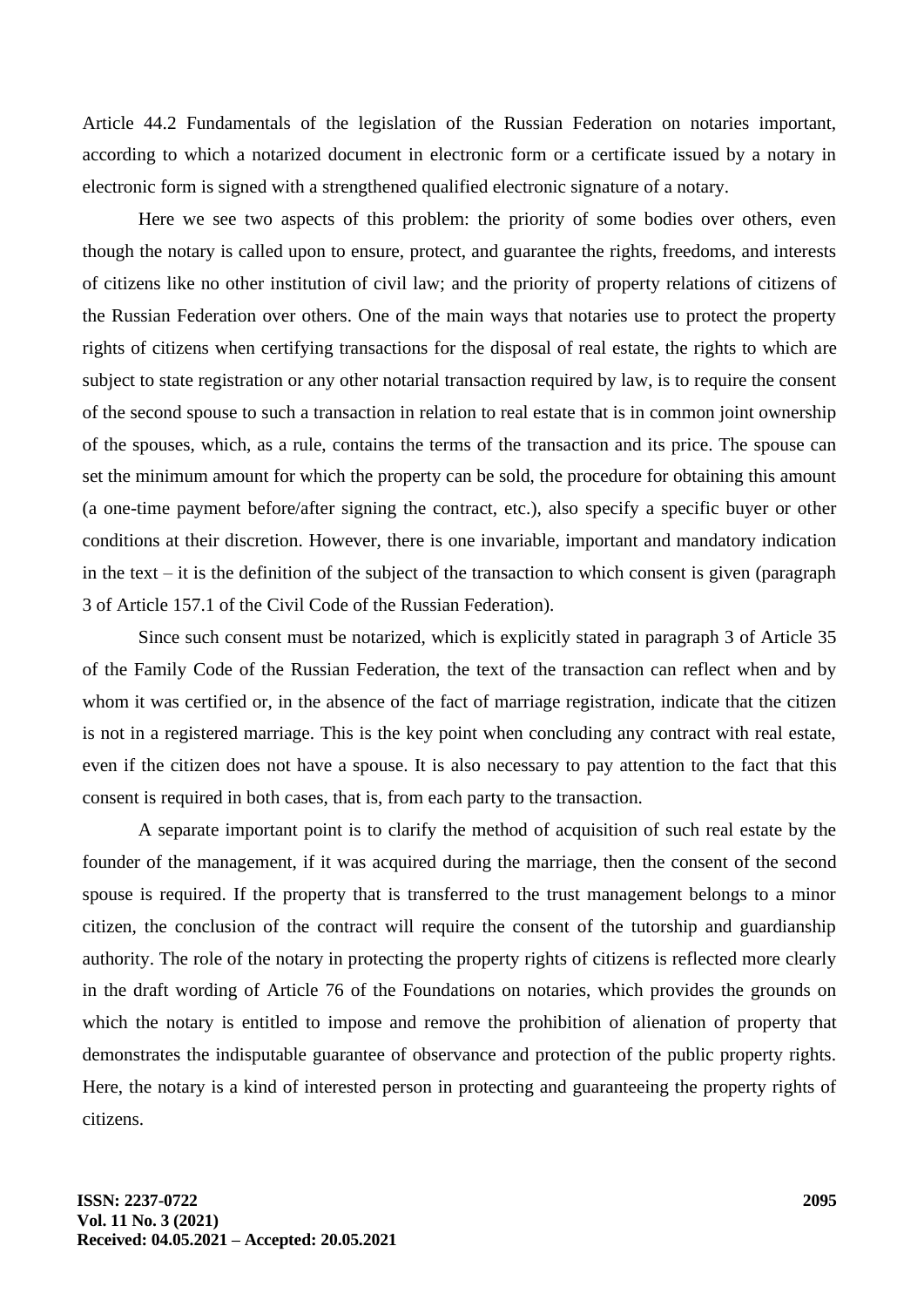Another urgent problem concerning the property rights of citizens can be called the problem of making a transaction for the disposal of their real estate only at the location of this real estate (Article 56 of the Notarial Act). It is interesting to recall the conclusion of a marriage contract, which can be concluded with any notary, but in its meaning contains conditions for the disposal of property, including real estate (Borisova, 2016). At present, when citizens have several real estate objects located in different regions of the country (including under state programs and social initiatives of the Government of the Russian Federation, for example, the development of land in the Far Eastern Federal District in Russia), from our point of view, this rule is already archaic.

The notary public needs to develop in this matter and take an example from other bodies, for example, Rosreestr, which has moved to the extraterritorial principle of registration, when documents are sent for registration in electronic form anywhere. We believe that the legislator needs to abolish Article 56 of the Fundamentals of the legislation of the Russian Federation on notaries. It is in the interests and for the convenience of citizens that the notary must switch to extraterritorial certification, as is the case in European countries, for example, France (Gongalo et al., 2015).

### **References**

Andreechev, I. S. (2003). Powers of officials of local governments for commission of separate notarial actions. Grazhdanin i pravo, 6, 69-81.

Argunov, V. N. (1991). Notary services to the population. Moscow, Russia: Sov.

Handiwibowo, G.A., Syairudin, B., Ambarwati, R., Multazam, M.T.Correlation of internal enterprise adequacy factors in supporting corporate social responsibility activity performance(2020) Quality - Access to Success, 21 (179), pp. 33-36.

Baranov, V. M. and Polenina, S. V. (2000). System of law, system of legislation and legal system. N. Novgorod, Russia: Nizhny Novgorod Academy of the Ministry of Internal Affairs of the Russian Federation.

Borisova, E. A., ed. (2016). Legal foundations of notarial activity in the Russian Federation: textbook. Moscow, Russia: Yustitsinform, 479 p.

Dolgov, M. A. (2005). Notaries in the Russian state: history and modernity. Moscow, Russia: Izd-vo RGTEU.

Evgrafov, P. B. (1981). Correlation between the structure of Soviet law and the structure of Soviet legislation. Dissertation of the candidate of legal sciences. Kharkov, Ukrainian SSR.

Gongalo, Yu. B., Mikhalev, K. A., Petrov, E. Yu. and Putintseva, E. P. (2015). Fundamentals of inheritance law in Russia, Germany, France. Moscow, Russia: Statute, 271 p.

Kuznetsov, S. K. (1904). Pedagogical principles in the Notarial Statute. Notarialnyi vestnik, 32, 6.

Leyst, O. E. (2002). The essence of law. Moscow, Russia: Zertsalo.